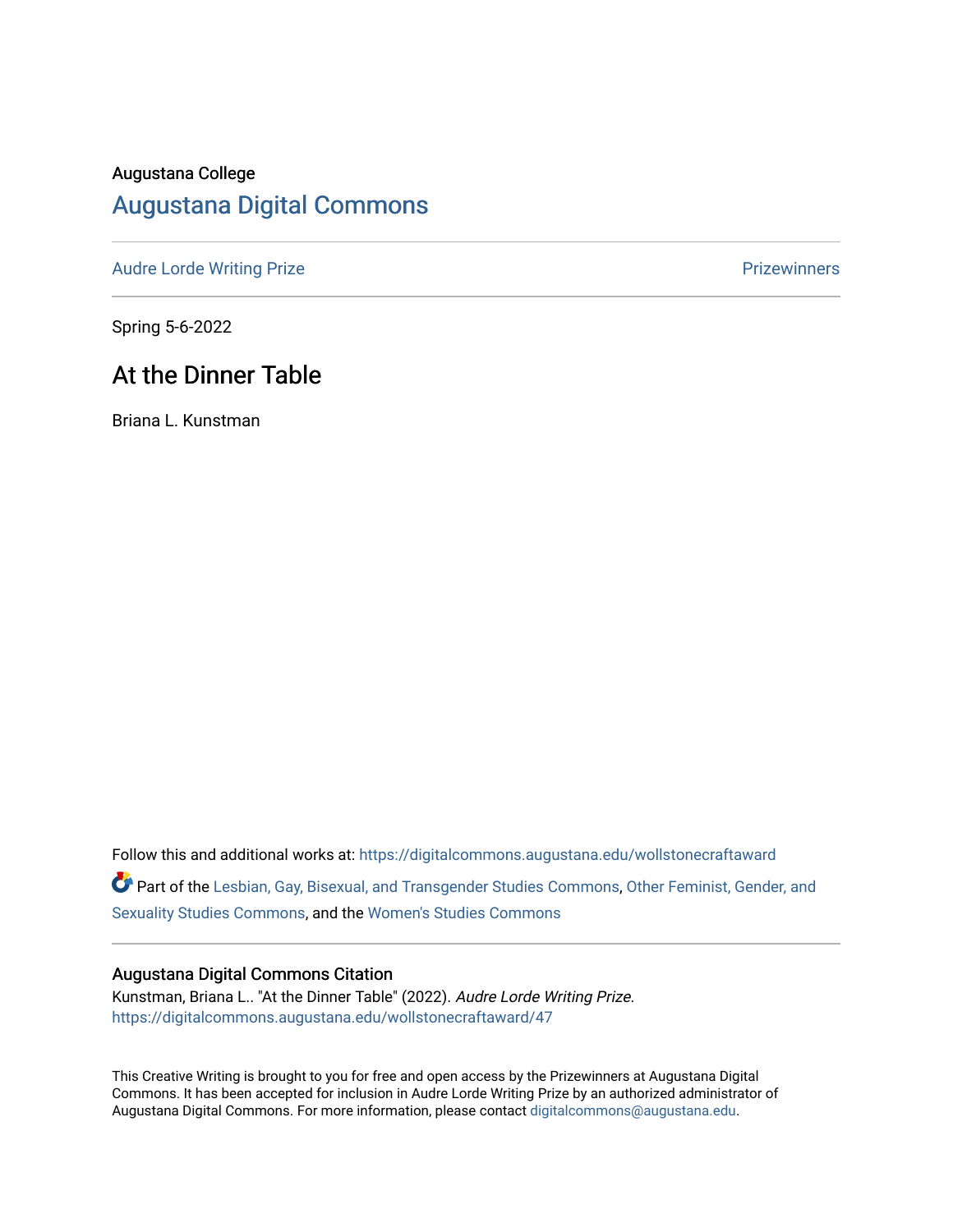At the Dinner Table

Briana Kunstman

Spring Term

Reflective/Personal Prose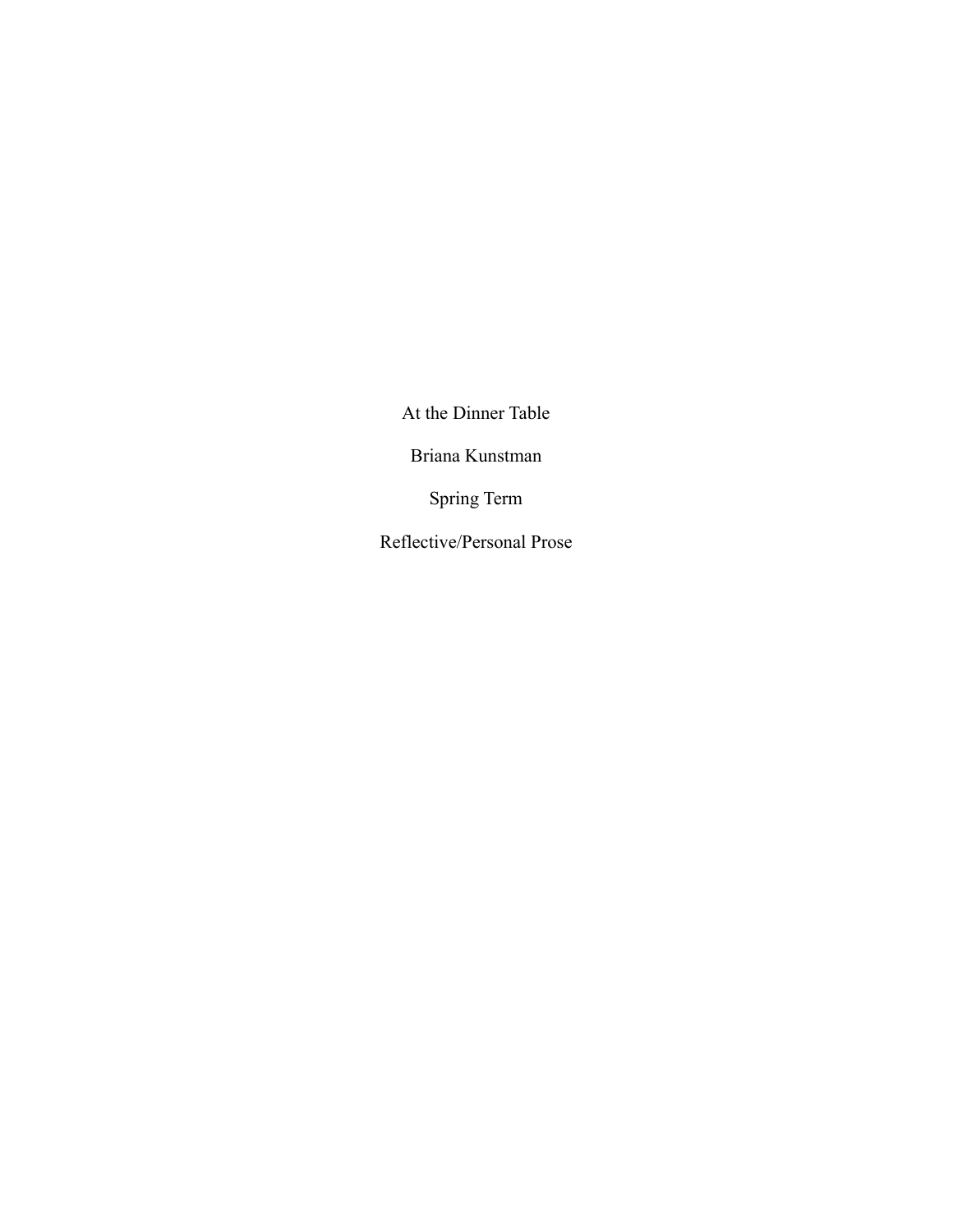My favorite part of Thanksgiving has always been the fights I accidentally start at the dinner table. In fact, it's always been something I was taught to avoid. "No political banter or controversial conversations", they say, and of course, I agree. As we sit at the table looking at the woven placemats with various patterns below, we rally in our gratitude and the complex history of this event in relation to Indigenous people is erased. My jaw clenches.

#### *A genocide, that we turned into a colonizer's celebration.*

As we pass the bread basket around, grabbing eagerly at the pieces we'd like, I pick the one from the very top. A family member remarks, "Should you have that? It's an awful lot of carbs!" and begins to ramble on about the health concerns one could have. It's health at every size, except for when you're fat. How dare people take up space. I look down and force back a smile.

#### *A reason to put others down for existing, as if fatness is some sort of evil epidemic.*

Shoving the thick turkey mashed potatoes into our mouths rapidly, we hear the other end of the table addressing "illegal" immigrants and the job market. The term "alien" is casually tossed from person to person. Around the table, voices raise in agreement as the stereotyping begins. As if they could understand the dangers as people flee and feel the fear they do as they strive for their family's safety. I press my spoon into my plate, leaving a slight bend in the metal.

## *A way of defending their prejudice even when no human is illegal.*

By the time the stuffing makes its way around, we've begun to hear about the "overrepresentation" of LGBTQ+ people in the media. One claims everyone is gay nowadays, and the rest join in, giggling, asking about "they/thems" and making pokes at being "spatula-sexual". Then the suggestion of straight pride rises, and everyone is on board. The thing is, their love hasn't ever been illegal, it didn't start with riots, nor did it lead to horrific deaths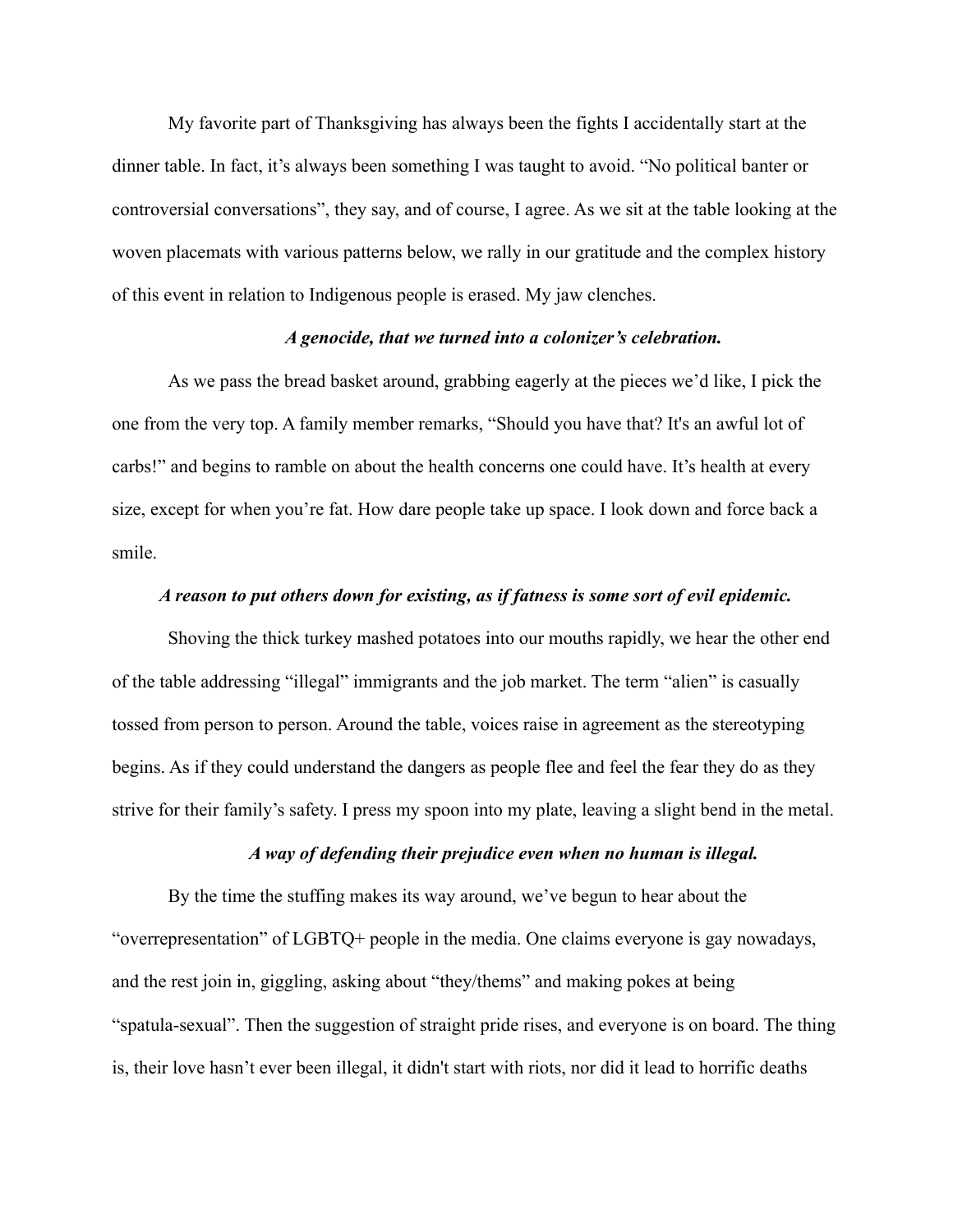from the brave people who chose to fight for a difference. They've never had to wonder if they'll be accepted based on who you love. It starts to set in, the numb, dull, anger but I brush aside that feeling so as to not upset anyone.

#### *Their way of saying love is love until it's not the "normal" kind.*

My favorite, the cranberry sauce, reaches the table's edge. Amongst the discussion of tragedies that have occurred in the news, we hear the sly comment, "She was kinda asking for it". What comes next is a blur: a description of her clothing, and the denial of men needing to be held accountable for their actions. In my head the 97% rings. The abrupt silence in my mind is gone in an instant as #Metoo stories flood my mind. I grip my thighs together in discomfort.

# *They imply that men have a right to her body.*

The sweet potato pie is the finale to our dinner. As they stuff the sweet pie down, they joke about BLM, one echoing "but why not all lives?" and another angry, asking why the protests are necessary. Ignorant. The system cannot be fixed if its intentions were never good to begin with. I go to speak- but as I do they shove the plate into my hands. Silenced.

### *Privilege in the form of white supremacy.*

So I finally explode. The calm kind of explosion that no one seems to listen to truly, but instead watch it in disbelief. But what about equality? Fuck equality! We need equity. What about us? What about them? What about human rights is a debate? What about the women who can't walk alone at night without pepper spray and keys at the ready? The children who can't come out without risking their lives to love another? The American Dream we pretend to uphold? What is it like to be a cis, heterosexual, white man in America? Jumbled up thoughts roll out. I hold myself up.

#### *"Speak your mind, even if your voice shakes"- RBG.*